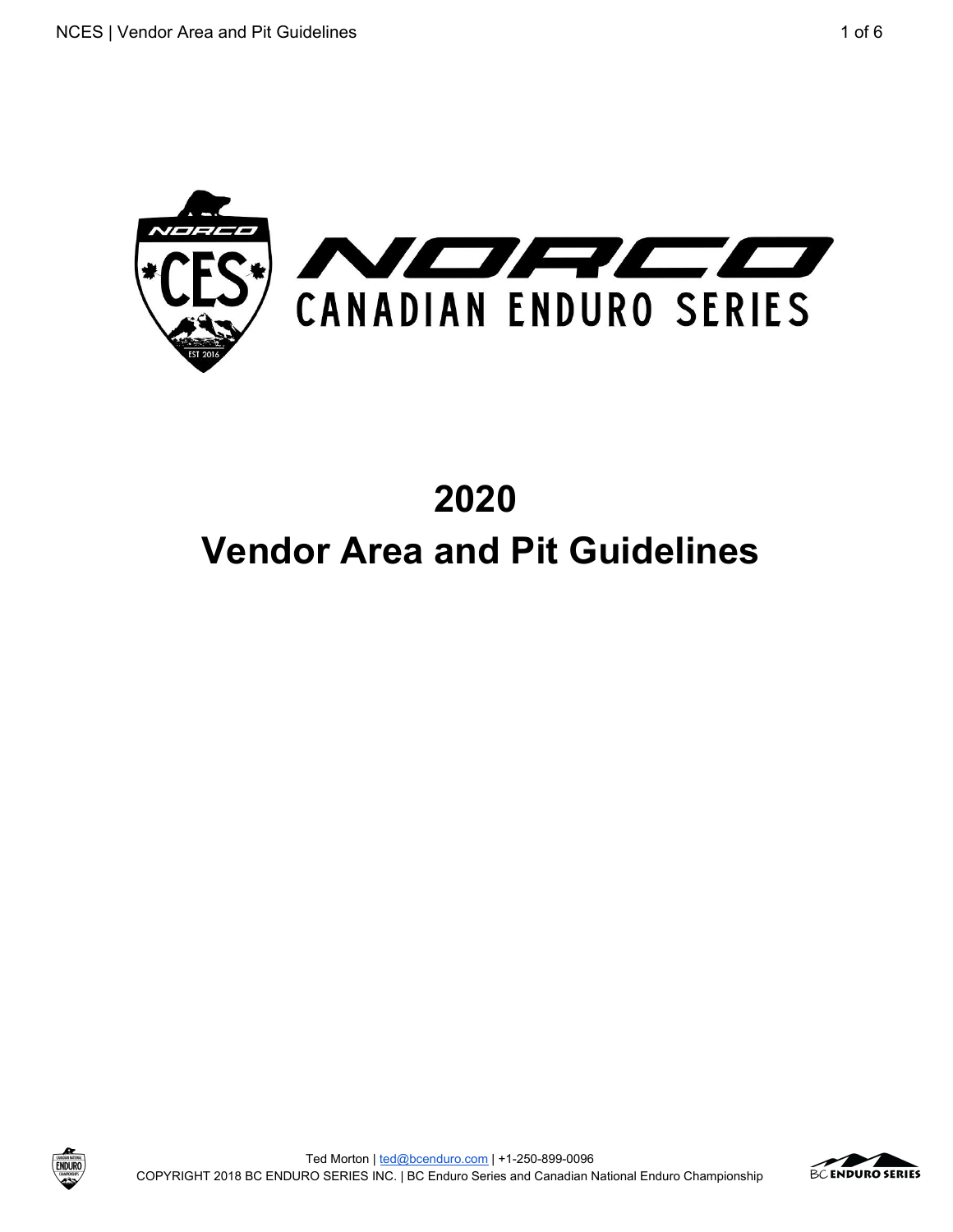# **TABLE OF CONTENTS**

| <b>VENDOR REGISTRATION</b>         | 3              |
|------------------------------------|----------------|
| <b>REGISTERING</b>                 | 3              |
| <b>TERMS, PRICING, AND PAYMENT</b> | 3              |
| <b>VENDOR MAP</b>                  | 4              |
| <b>TEAM PIT REGISTRATION</b>       | 4              |
| <b>REGISTERING</b>                 | $\overline{4}$ |
| TERMS, PRICING AND PAYMENT         | 4              |
| <b>PRIVATEER PITS</b>              | 4              |
| <b>PRO PITS</b>                    | 4              |
| <b>FACTORY PITS</b>                | 5              |
| <b>INFORMATION</b>                 | 5              |
| <b>VENDOR/PIT LAYOUT</b>           | 5              |

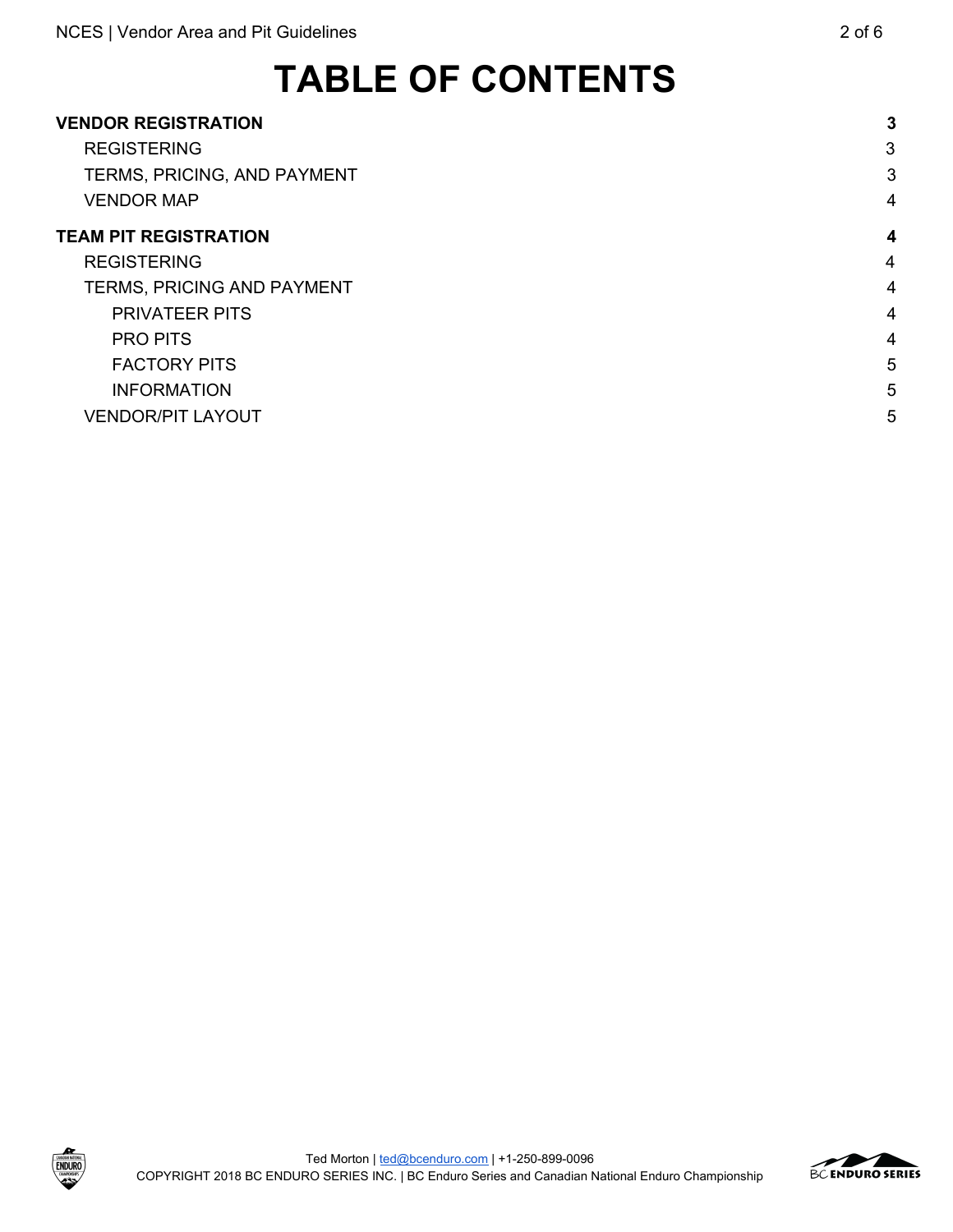

**LEGAL** By participating in this event, you agree that you have read, understood and accept the Release of Liability, Waiver of Claims and Assumption of Risk, presented by BC Enduro Series Inc. A copy of the [agreement](https://drive.google.com/open?id=1pqH2C5oGS4VXHCK3hmuuMWbwX9kGF0a7) can be found here.

## <span id="page-2-1"></span><span id="page-2-0"></span>1.VENDOR REGISTRATION

## a. REGISTERING

- a. For vendor registration, please email [events@bcenduro.com](mailto:events@bcenduro.com)
- b. All vendors, whether sponsors or not, must register via email at [events@bcenduro.com](mailto:events@bcenduro.com)
	- 1. Please email with the following information:
		- Size of footprint
		- Type of activation
		- Vehicle Information > size, license plate, etc.

## <span id="page-2-2"></span>b. TERMS, PRICING, AND PAYMENT

- a. Vendor space will be offered to NON-SERIES sponsors at a rate of \$350.00 CAD per brand, per event.
- b. Vendors wishing to sell products will be charged an additional amount. Please contact [events@bcenduro.com](mailto:events@bcenduro.com)
- c. If you are currently sponsoring the series please refer to your sponsorship agreement.
- d. This price reflects a 10'x10' tent space in our vendor area. This price includes both race days (Saturday and Sunday)
- e. For inquiries about flexibility with size requirements and pricing options email [events@bcenduro.com](mailto:events@bcenduro.com) and cc [ted@bcenduro.com](mailto:ted@bcenduro.com)
- f. Payment is made to [ted@bcenduro.com](mailto:ted@bcenduro.com) via E-transfer, at least 4 days before the event.

#### **g. INFORMATION**

- 1. The following is not provided at any of our venues:
	- a. Electricity
	- b. Water
	- c. Bathroom facilities
	- d. Accommodation
	- e. Food
	- f. Post-event food and beverage
	- g. Insurance of any type/kind. We may request a certificate of insurance.
	- h. Permits or any other type of permission
	- i. No vehicles are permitted in the vendor area.

You may have access to dropping off items at some locations.



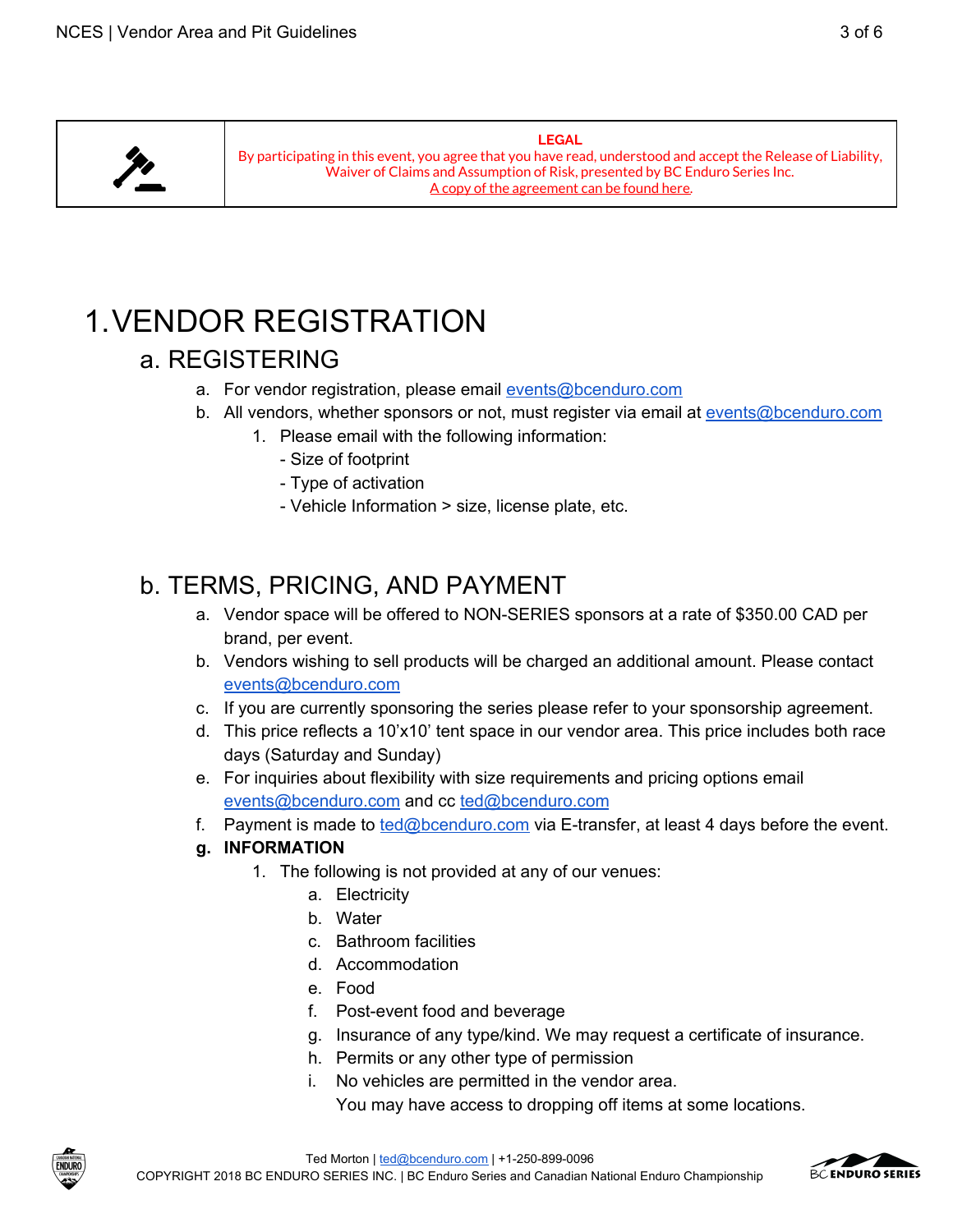## <span id="page-3-0"></span>c. VENDOR MAP

- a. The registration deadline for vendors and pits is 12:00 pm FIRM on the Tuesday of the event week.
- b. All vendors and teams will be emailed a layout map by 7:00 PM Wednesday of the event week.
- c. Vendors and pits must be present at the vendor site on Saturday morning of the event for set up, the time will be determined by the race director and communicated via the layout email.
	- 1. Vendors and pit managers not present for set up Saturday morning are subject to be removed. No refunds.
- d. Any questions about vendor and pit set-up can be made to [events@bcenduro.com](mailto:events@bcenduro.com)

## <span id="page-3-2"></span><span id="page-3-1"></span>2.TEAM PIT REGISTRATION

## a. REGISTERING

- a. You can register here.
- b. Registration closes on the Tuesday before the event at 12:00 pm.

## b. TERMS, PRICING, AND PAYMENT

<span id="page-3-4"></span><span id="page-3-3"></span>Team pits are priced on a tiered structure with 3 different options :

### 1. PRIVATEER PITS - \$10.00 per person

- a. This is aimed for privateers racing in age categories that are looking for a central place to hang out, work on their bike, or have a place to sit during or after the race.
- b. The pricing for this tier is \$10.00 CAD per person (up to 8 people) that occupies the 10'x10' tent footprint per event. We do not provide tents or any other materials.
- c. There is to be no visual display of brands or logos in these pits. The only exception is your team or personal brand. I.e. if you are a privateer and you ride an XYZ Brand bicycle, please do not post any visual display that is clearly promoting your brand. If you wish to promote a brand, you may register as a 'Pro Pit'
- d. No visual promotional displays permitted.





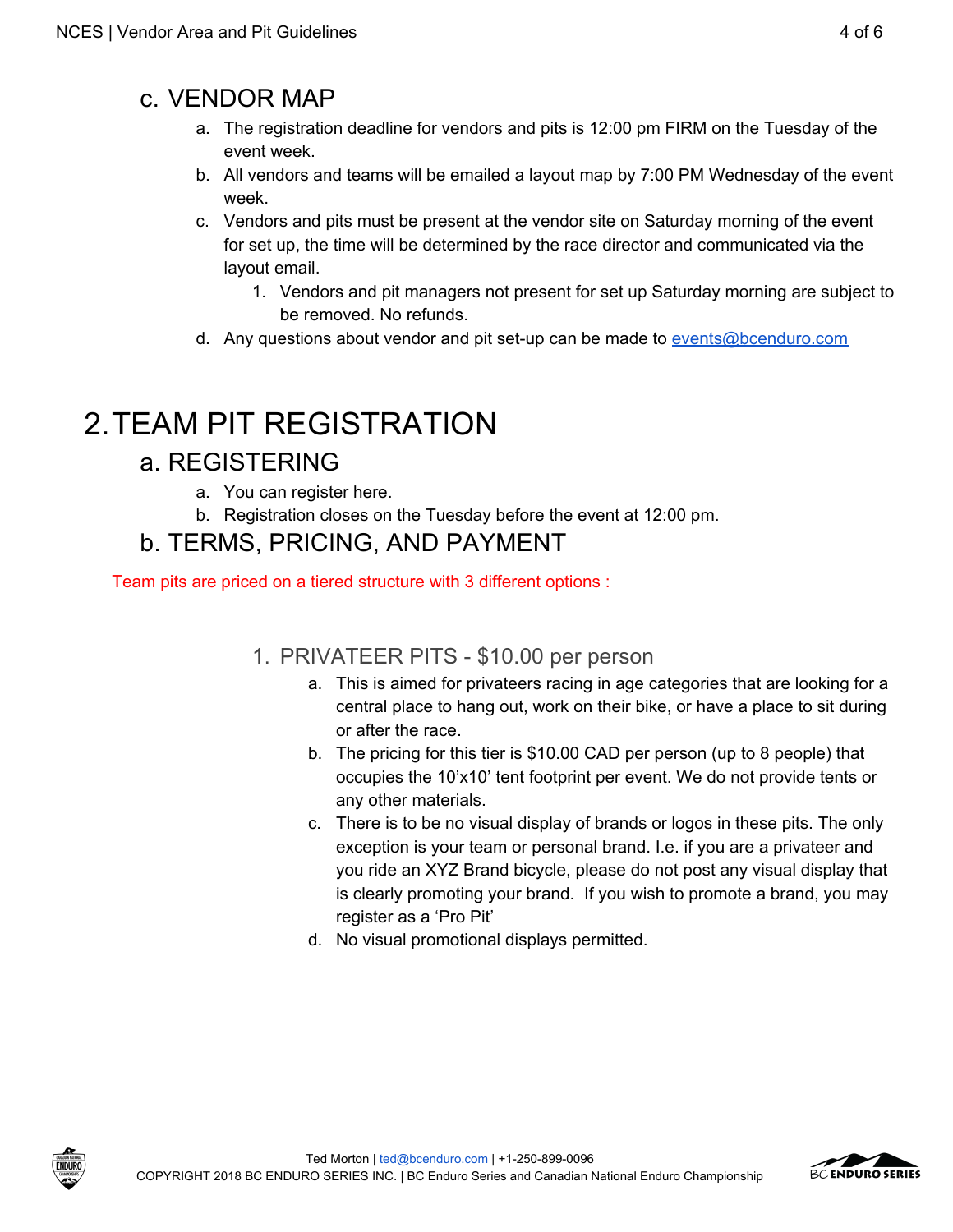- <span id="page-4-0"></span>2. PRO PITS - \$125.00
	- a. This is aimed for racers mainly in the pro category; These racers are also looking for similar benefits to the privateer pits, i.e a central place to hang out, work on their bike, or have a place to sit during or after the race. In addition to this, a Pro level pit can display banners from their individual sponsors within their 10 x 10 footprint.
	- b. The pricing for this tier pit set up is \$125.00 per set-up per event (10x10 pit with a banner display within tent walls).
	- c. Limit of 1 visual display per tent
	- d. No inflatables or promotional displays taller than the height of your tent.
	- e. Nothing is to extend beyond the confines of your pit walls.

### <span id="page-4-1"></span>3. FACTORY PITS - \$250.00

- a. This level pit is aimed at teams with 1 or more factory level riders who are looking for the utmost support and brand recognition. Factory level pits will be able to exceed the normal 10'x10' sizing requirement (pending approval from race director)
- b. This space permits a place for their mechanics, a central place to hang out, work on their bike, or have a place to sit during or after the race.
- c. This space permits the visual promotions.
- d. These pits are located central to the registration tent
- e. No inflatables or promotional displays taller than the height of your tent.
- f. Nothing is to extend beyond the confines of your pit walls.
- g. The price for this pit set up is \$250.00 per team per event.

### <span id="page-4-2"></span>4. INFORMATION

- a. The following is not provided at any of our venues:
	- i. Electricity
	- ii. Water
	- iii. Bathroom facilities
	- iv. Accommodation
	- v. Food
	- vi. Post-event food and beverage
	- vii. Insurance of any type/kind. We may request a certificate of insurance.
	- viii. Permits or any other type of permission
	- ix. No vehicles are permitted in the vendor area.

You may have access to dropping off items at some locations.